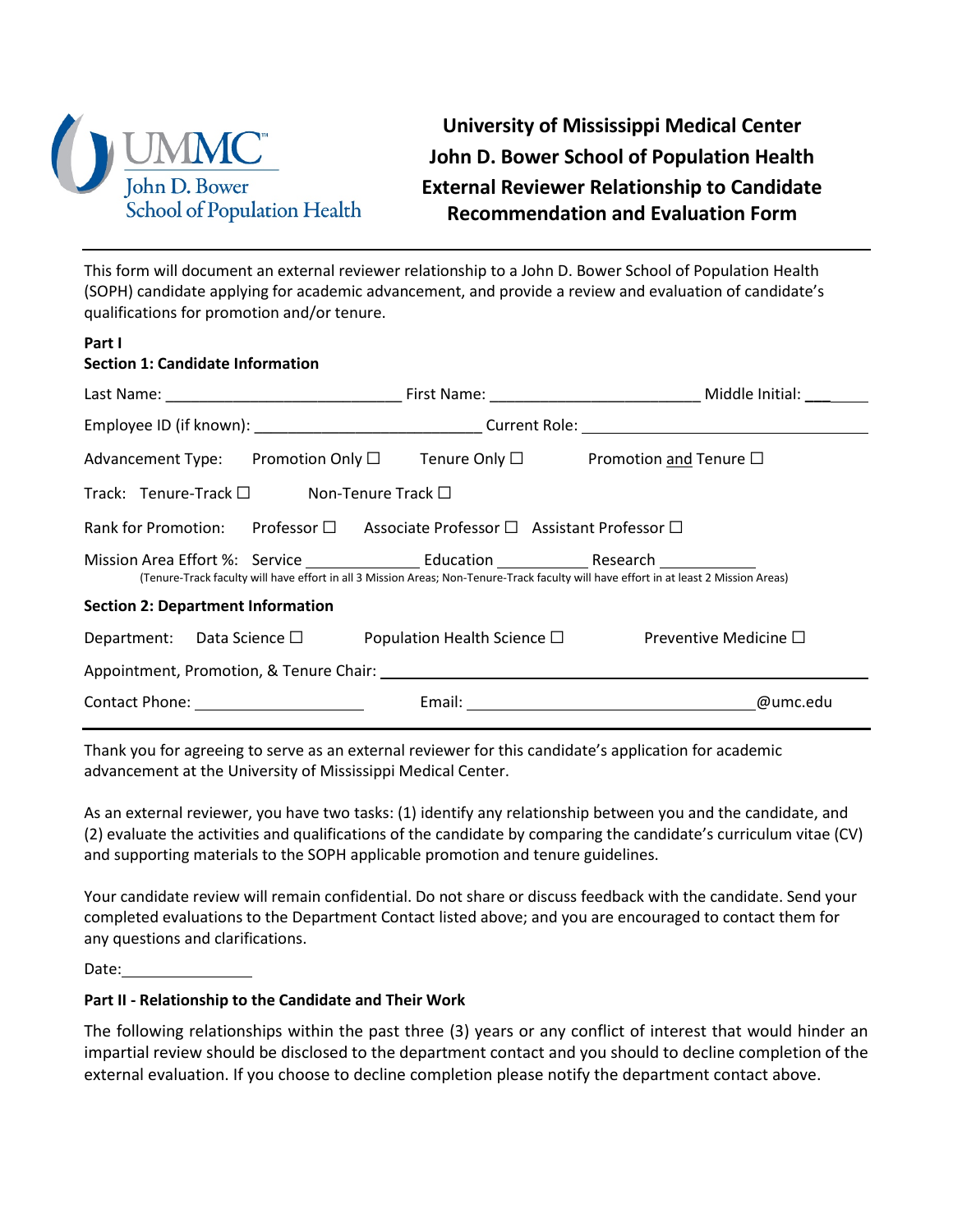| My relationship to the candidate and their work is based on the following (check all that apply):     |  |  |  |
|-------------------------------------------------------------------------------------------------------|--|--|--|
| Present or past supervisor, colleague, or associate (at a past or present                             |  |  |  |
| institution as a student, postdoctoral fellow, resident, subspecialty fellow, or                      |  |  |  |
| faculty member)                                                                                       |  |  |  |
| Past mentor, dissertation advisor, or other direct mentoring relationship                             |  |  |  |
| Collaborator (co-investigator on grant and/or co-authored paper)                                      |  |  |  |
| Personal relationship (family, friend, etc.)                                                          |  |  |  |
| None of the above                                                                                     |  |  |  |
| Explanation of Relationship: Other than "None of the above," any checkmark requires an explanation of |  |  |  |
| your relationship with the candidate. Please provide dates and any further comment below:             |  |  |  |
|                                                                                                       |  |  |  |
|                                                                                                       |  |  |  |
|                                                                                                       |  |  |  |

| My knowledge of candidate's work is based on the following (check all that apply): |  |  |  |
|------------------------------------------------------------------------------------|--|--|--|
| Curriculum Vitae (CV)                                                              |  |  |  |
| Publications                                                                       |  |  |  |
| Presentations                                                                      |  |  |  |
| Personal discussions                                                               |  |  |  |
| Participation together on review panels (study section, advisory boards, etc.)     |  |  |  |
| Other                                                                              |  |  |  |
| Explanation of Knowledge: If marked "Other," please specify.                       |  |  |  |
|                                                                                    |  |  |  |
|                                                                                    |  |  |  |
|                                                                                    |  |  |  |
|                                                                                    |  |  |  |
|                                                                                    |  |  |  |
|                                                                                    |  |  |  |
|                                                                                    |  |  |  |

## **Part III – Candidate Evaluation**

Have you received the John D. Bower School of Population Health promotion and/or tenure guidelines for the advancement category that the candidate is being considered?  $Y$ es  $\square$  No  $\square$ 

Have you compared the candidate's CV and supporting materials to the applicable promotion and/or tenure guidelines for the advancement category that the candidate is being considered? Yes  $\Box$  No  $\Box$ 

## *If you have answered the previous two (2) questions with "Yes", please proceed.*

Based on your review, please provide a Scholarship Assessment Overall Rating and Mission Area Ratings below – considering the Mission Area percentages for this candidate. In addition to your rating, provide comments that highlight significant accomplishments or deficiencies within the context of the candidate's discipline.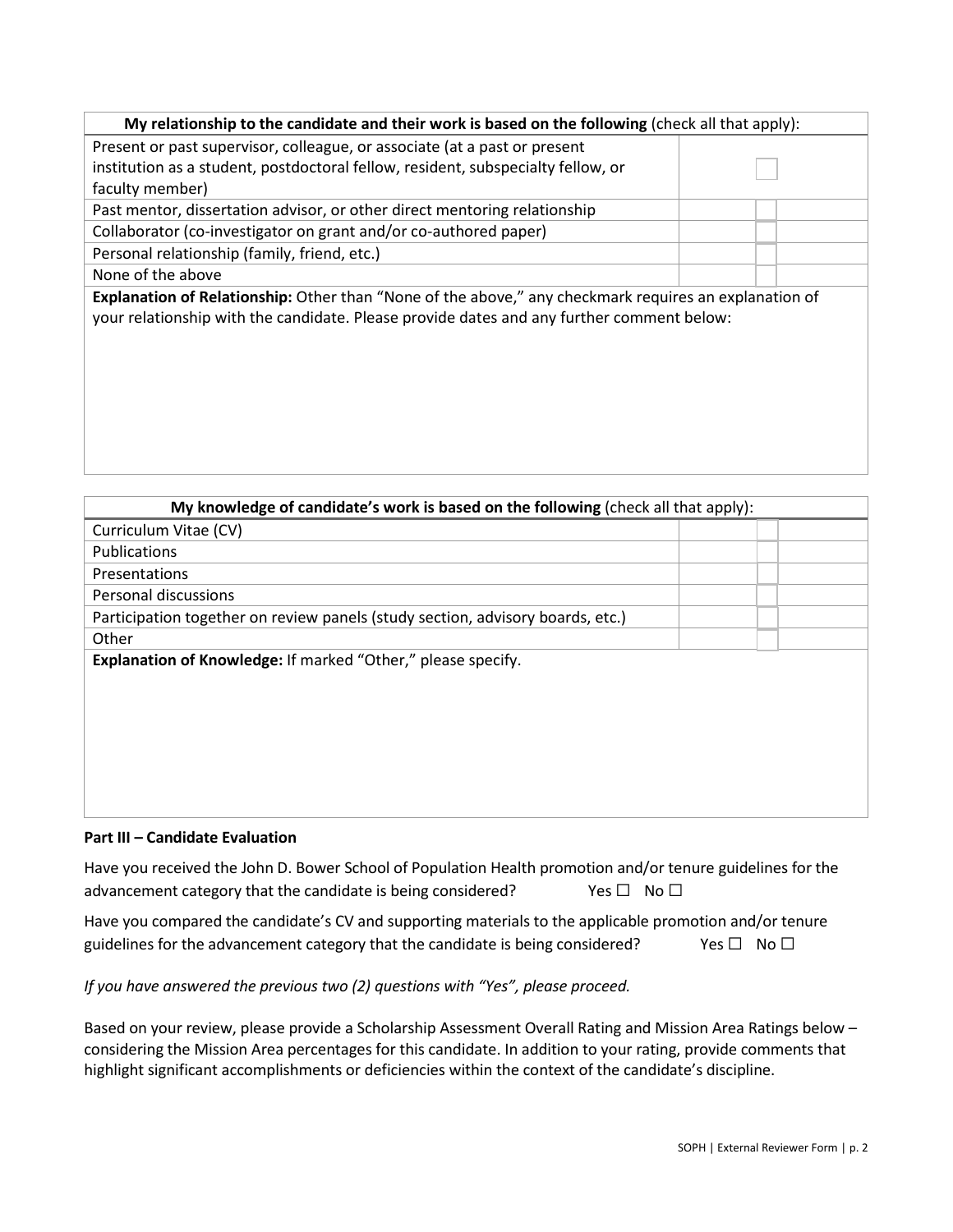Note that tenure-track faculty are required to have effort in all three areas. Non-tenure track faculty are required to have effort in at least two areas. See top of form for mission area percentages. In addition to your rating, provide comments that highlight significant accomplishments or deficiencies within the context of the candidate's discipline.

Scholarship Assessment rating scale definitions:

**Excellent** – Demonstrates achievement meeting all guidelines **Very Good** – Demonstrates achievement meeting majority of guidelines **Good** – Active achievement based on guidelines **Weak** – Limited achievement based on guidelines **Poor** – Very limited achievement based on guidelines

| <b>Overall Rating</b>  |                                      |  |
|------------------------|--------------------------------------|--|
| Scholarship Assessment | Comments Corresponding to the Rating |  |
| Excellent              |                                      |  |
| Very Good              |                                      |  |
| Good                   |                                      |  |
| Weak                   |                                      |  |
| Poor                   |                                      |  |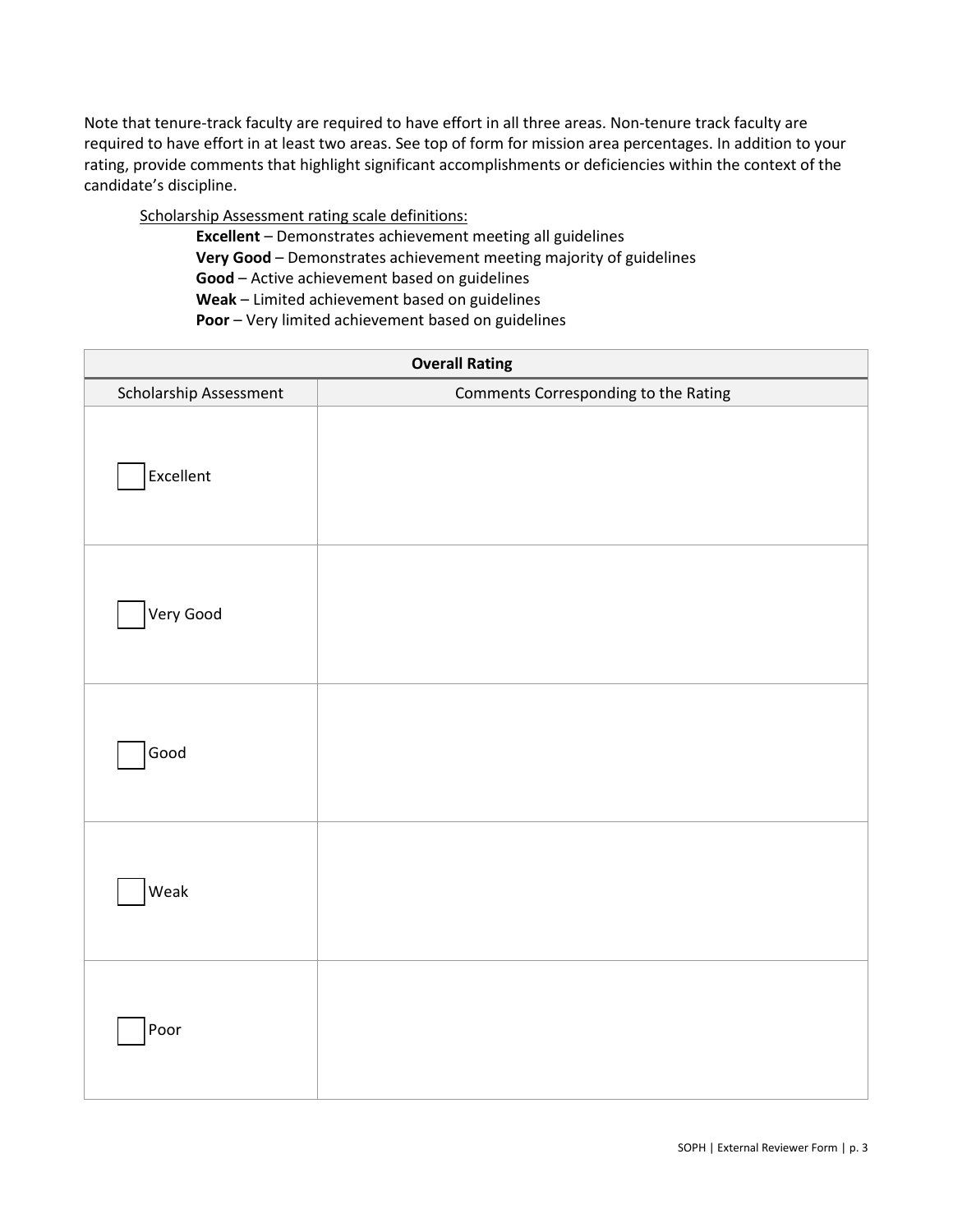| <b>Mission Area Rating - Service</b><br>Complete with consideration to the mission area percentage for the faculty candidate indicated at the top<br>of this form. If no percentage effort assigned, do not complete. |                                      |  |
|-----------------------------------------------------------------------------------------------------------------------------------------------------------------------------------------------------------------------|--------------------------------------|--|
| Scholarship Assessment                                                                                                                                                                                                | Comments Corresponding to the Rating |  |
| Excellent                                                                                                                                                                                                             |                                      |  |
| Very Good                                                                                                                                                                                                             |                                      |  |
| Good                                                                                                                                                                                                                  |                                      |  |
| Weak                                                                                                                                                                                                                  |                                      |  |
| Poor                                                                                                                                                                                                                  |                                      |  |

| <b>Mission Area Rating - Education</b><br>Complete with consideration to the mission area percentage for the faculty candidate indicated at the top<br>of this form. If no percentage effort assigned, do not complete. |                                      |  |  |
|-------------------------------------------------------------------------------------------------------------------------------------------------------------------------------------------------------------------------|--------------------------------------|--|--|
| Scholarship Assessment                                                                                                                                                                                                  | Comments Corresponding to the Rating |  |  |
| Excellent                                                                                                                                                                                                               |                                      |  |  |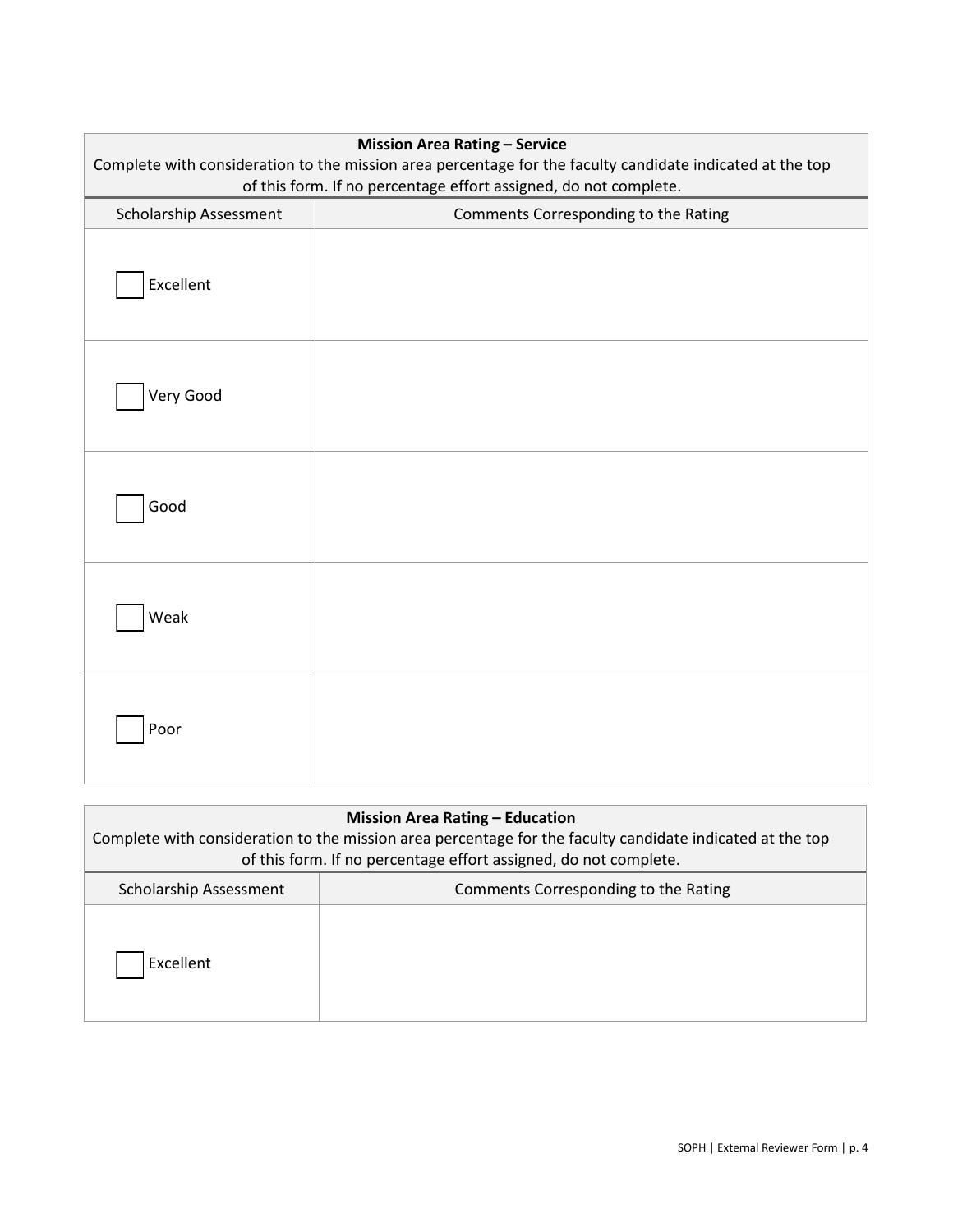| Very Good |  |
|-----------|--|
| Good      |  |
| Weak      |  |
| Poor      |  |

| <b>Mission Area Rating - Research</b><br>Complete with consideration to the mission area percentage for the faculty candidate indicated at the top<br>of this form. If no percentage effort assigned, do not complete. |                                      |  |
|------------------------------------------------------------------------------------------------------------------------------------------------------------------------------------------------------------------------|--------------------------------------|--|
| Scholarship Assessment                                                                                                                                                                                                 | Comments Corresponding to the Rating |  |
| Excellent                                                                                                                                                                                                              |                                      |  |
| Very Good                                                                                                                                                                                                              |                                      |  |